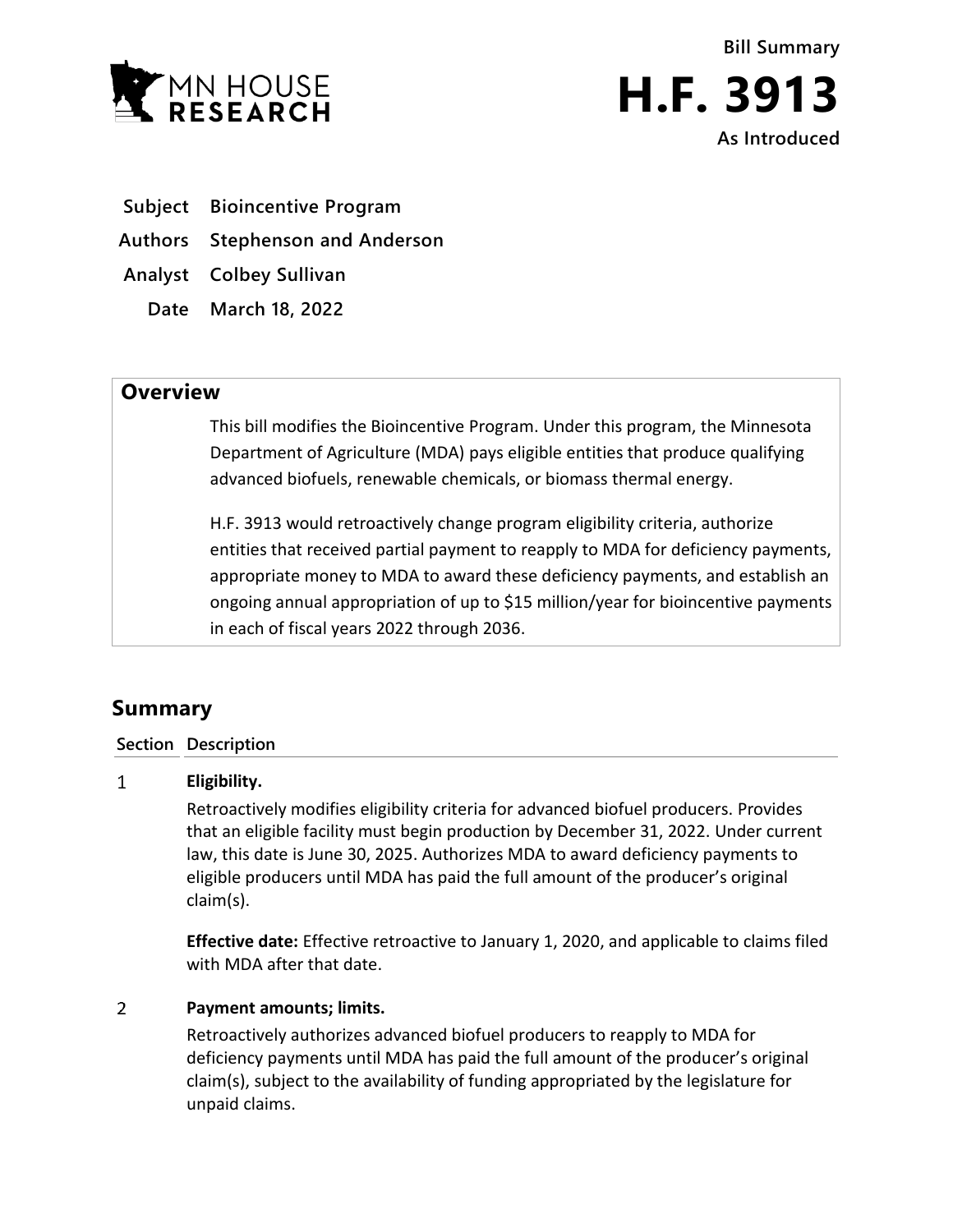### **Section Description**

**Effective date:** Effective retroactive to January 1, 2020, and applicable to claims filed with MDA after that date.

#### $\overline{3}$ **Eligibility.**

Retroactively modifies eligibility criteria for renewable chemical producers. Provides that an eligible facility must begin production by December 31, 2022. Under current law, this date is June 30, 2025. Authorizes MDA to award deficiency payments to eligible producers until MDA has paid the full amount of the producer's original claim(s).

**Effective date:** Effective retroactive to January 1, 2020, and applicable to claims filed with MDA after that date.

#### $\overline{4}$ **Payment amounts; bonus; limits.**

Retroactively authorizes renewable chemical producers to reapply to MDA for deficiency payments until MDA has paid the full amount of the producer's original claim(s), subject to the availability of funding appropriated by the legislature for unpaid claims.

**Effective date:** Effective retroactive to January 1, 2020, and applicable to claims filed with MDA after that date.

#### 5 **Eligibility.**

Retroactively modifies eligibility criteria for biomass thermal energy producers. Provides that an eligible facility must begin production by December 31, 2022. Under current law, this date is June 30, 2025. Authorizes MDA to award deficiency payments to eligible producers until MDA has paid the full amount of the producer's original claim(s).

**Effective date:** Effective retroactive to January 1, 2020, and applicable to claims filed with MDA after that date.

#### 6 **Payment amounts; bonus; limits; blending.**

Retroactively authorizes biomass thermal energy producers to reapply to MDA for deficiency payments until MDA has paid the full amount of the producer's original claim(s), subject to the availability of funding appropriated by the legislature for unpaid claims.

**Effective date:** Effective retroactive to January 1, 2020, and applicable to claims filed with MDA after that date.